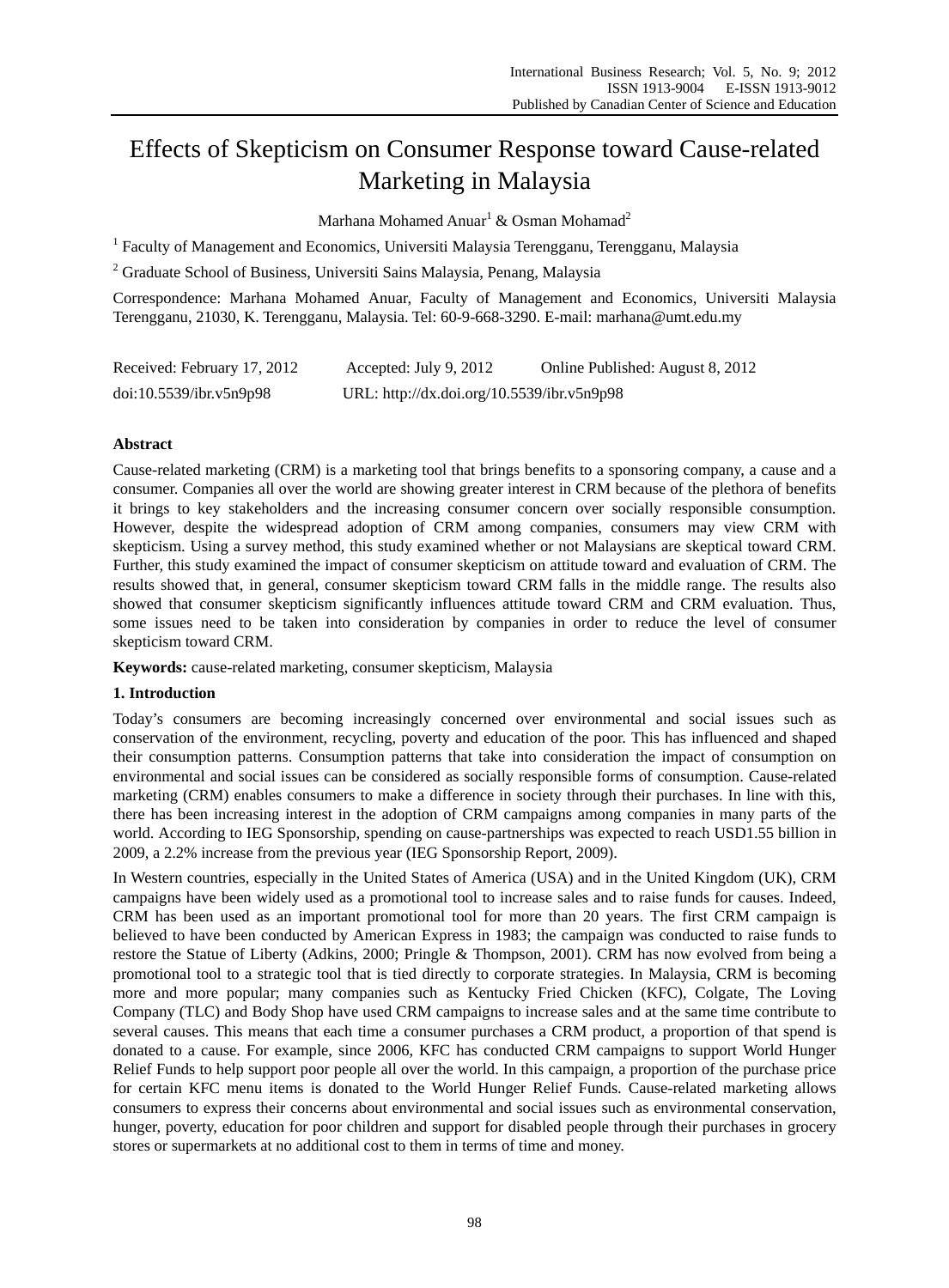An important issue that has arisen in respect of the increasing trend toward socially responsible consumption among consumers and the widespread use of CRM in many parts of the world is whether or not consumers view CRM with skepticism. Consumer skepticism makes consumers doubt or question a company's claims regarding its involvement in trying to improve or mitigate social and environmental issues. Previous studies point out that in a country where CRM is widely used, such as in the USA, consumer skepticism toward CRM is declining (e.g., Webb & Mohr, 1998). In addition, previous studies suggest that consumers in countries where CRM is less established have a less positive attitude toward CRM (Lavack & Kropp, 2003; Singh et al., 2009). Consumer skepticism toward CRM is a challenge for companies investigating the possibility of implementing CRM. This is because CRM tends to be viewed with skepticism because a donation to a particular cause is linked with a purchase of a product (Singh et al., 2009). Thus, consumers often perceive CRM as an exploitation of a cause for a company's self-interest (Cui et al., 2003; Forehand & Grier, 2003). Past research suggests that skepticism affects consumer response to CRM campaigns (Bronn & Vrioni, 2001; Pirsch et al., 2007; Singh et al., 2009; Webb & Mohr, 1998). Moreover, consumer skepticism could lead to rejection of the CRM claims made in CRM campaigns (Bronn & Vrioni, 2001) and could affect the purchasing behavior of consumers (Gupta & Pirsch, 2007).

Since CRM is becoming more prevalent in Malaysia, it is crucial to gain an understanding of the level of Malaysian consumer skepticism toward CRM. In relation to this issue, this study aimed to answer two questions: First, are Malaysian consumers skeptical toward CRM campaigns? Second, what is the impact of consumer skepticism toward CRM on attitude toward and evaluation of CRM campaigns?

The study of these issues is essential considering the widespread adoption of CRM among companies and lack of empirical evidence on the level of consumer skepticism toward CRM in Malaysia. This study will extend the application of Signaling Theory (Spence, 1973) to the context of CRM. The results of this study will also provide important information for marketers and managers who are involved in CRM campaigns in Malaysia and in other countries where CRM is a new concept. In this paper, first an overview of CRM is presented together with a definition thereof. Second, a definition of skepticism is given and the impact of consumer skepticism toward CRM on consumer behavior variables is discussed. Third, the methodology used in this study is presented. Fourth and fifth, the results and a detailed discussion thereof are provided. The paper concludes with a discussion of the theoretical and managerial implications of the findings and the study limitations and suggestions for future research.

## **2. Cause-related Marketing: An Overview**

This study combines Signaling Theory and the Persuasion Knowledge Model (PKM) to explain the influence of consumer skepticism on the response toward CRM. Signaling theory suggests that consumers use cues to form their judgments about objects (Spence, 1973). If we apply signaling theory to the context of this study, it can be considered that consumers use the messages of cause claims that appear in CRM advertisements as a signal or cue to form their judgments about CRM campaigns. According to the PKM (Friestad & Wright, 1995, p. 62), consumers draw on their persuasion beliefs when interpreting and responding to marketers' persuasion attempts (e.g., advertising that has social dimensions such as CRM campaigns). In the context of CRM, it can be suggested that consumers' persuasion beliefs regarding CRM can be very much influenced by their knowledge and feelings of skepticism toward CRM campaigns. Therefore, it is predicted that consumer knowledge and consumer skepticism influence the interpretation of signals (cause claims) in CRM advertisements.

## *2.1 Cause-related Marketing*

Cause-related marketing is a type of corporate social responsibility (CSR) initiative. Cause-related marketing is more prevalent today because CRM is able to enhance corporate image and profits as well as increase funds for a multitude of causes. Cause-related marketing has been defined as: "the process of formulating and implementing marketing activities that are characterized by an offer from firm to contribute a specified amount to a designated cause when customers engage in revenue-providing exchanges that satisfy organizational and individual objectives" (Varadarajan & Menon, 1988, p. 60).

Varadarajan and Menon's definition of CRM suggests that a company's donation to a cause is linked with a purchase of a certain product. This definition focuses on the transaction-based CRM implementation. Liu and Ko (2011) suggest that transaction-based CRM refers to corporations donations to a specific charity is based on a portion of profits from each product sold (p. 255). Cause-related marketing campaigns allow consumers to donate to a cause because, for every purchased of a certain product, a proportion of its sale price is donated to a cause.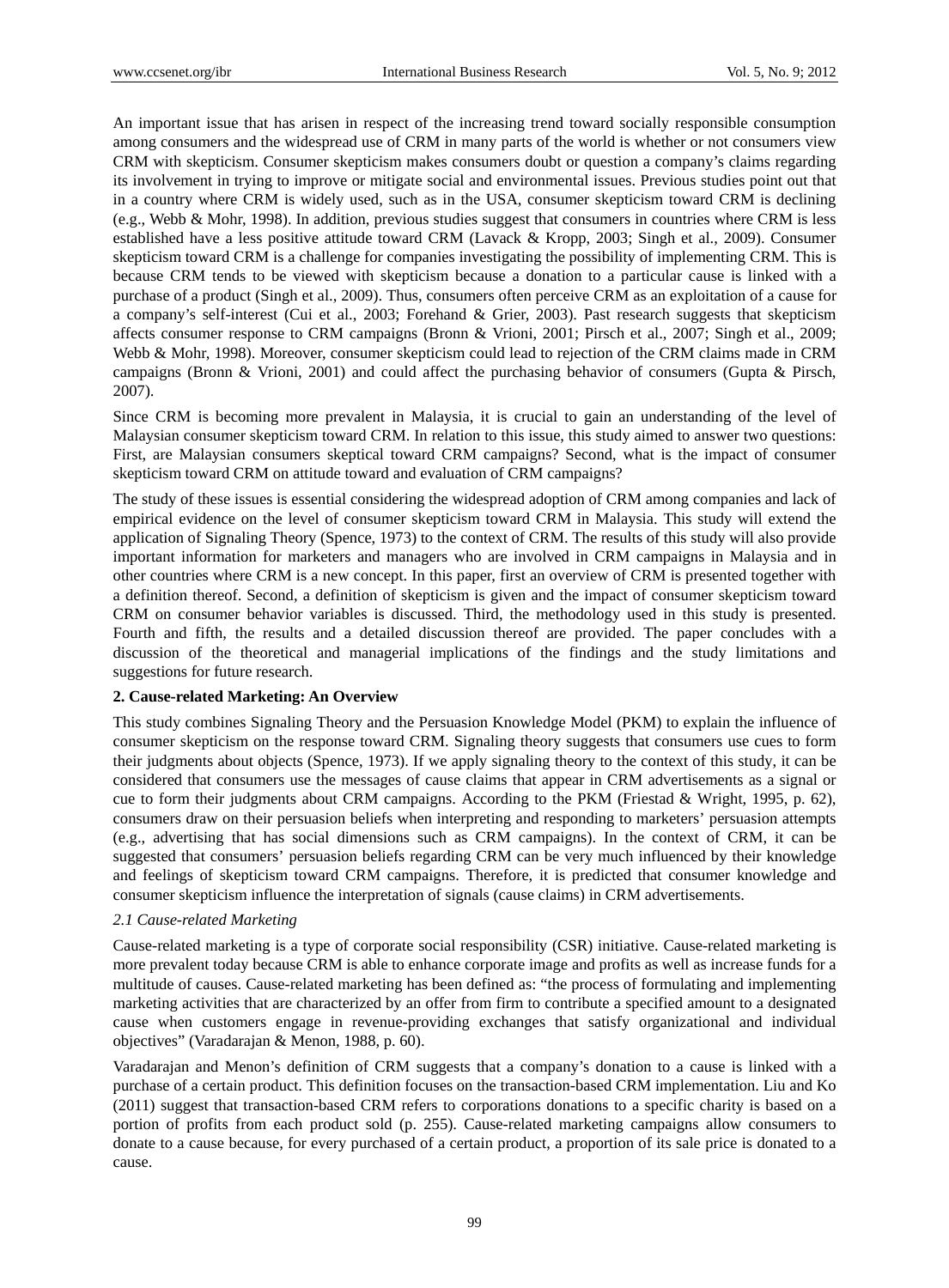A review of past literature showed that many researchers use the definition of Varadarajan and Menon (1988). One possible reason for the widespread acceptance of this definition among researchers could be due to the fact that it aptly describes the unique marriage of philanthropy and profit. Through CRM, companies can gain profit because consumers are attracted to buy a "product with a heart". Cause-related marketing brings benefits to a company, a cause and a consumer. CRM can enhance a company's image, increase product sales and profit (Varadarajan & Menon, 1986); a cause can receive greater funding and enhanced publicity (Berglind & Nakata, 2005); and a CRM product purchase provides a consumer with an opportunity to donate to a cause in a way that is simple and convenient (Langen, Grebitus, & Hartmann, 2010).

Much of the academic research on consumer response to CRM emerged following the seminal work on CRM by Varadarajan and Menon (1988). Academic research on CRM has covered the effect of CRM on consumer behavior variables such as purchase intention (e.g., Moosmayer & Fuljahn, 2010), brand loyalty (Brink et al., 2006) and attitude toward CRM (Cui et al., 2003; Sheikh & Beise-Zee, 2011). Most of the previous studies have found that the effect of CRM on consumer response variables is positive. However, previous studies (e.g., Webb & Mohr, 1998; Singh et al., 2009) have also suggested that consumer skepticism could result in a negative response toward CRM. However, an extensive review of the literature revealed that studies on the effect of consumer skepticism on consumer response to CRM remain scarce.

## *2.2 Consumer Skepticism toward Cause-related Marketing*

Consumer skepticism is defined as consumers' tendency to disbelieve or question a company's motivation to conduct a CRM program (Mohr, Eroglu, & Ellen, 1998). Skepticism toward advertising is the general tendency of disbelief about advertising claims; it represents a basic marketplace belief that varies across persons and is related to general persuasability (Obermiller & Spangenberg, 1998, p. 159).

In the CRM context, for every CRM campaign conducted, brands or companies often make claims about their support for or involvement in social and environmental issues. These claims can be viewed with skepticism by consumers. Consumer skepticism can lead consumers to respond negatively to CRM campaigns. In general, a highly skeptical consumer will perceive the accuracy of a CRM claim to be low. In contrast, a consumer with a low level of skepticism will perceive the accuracy of a CRM claim to be higher. Additionally, consumer skepticism toward CRM can increase if CRM campaigns are heavily advertised in the media (Singh et al., 2009).

Previous studies suggest that consumer skepticism plays an important role in influencing consumer response to CRM (e.g., Bronn & Vrioni, 2001; Gupta & Pirsch, 2006; Singh et al., 2009; Webb & Mohr, 1998). Webb and Mohr (1998) indicate that a consumer's interpretation of CRM could depend on the level of skepticism that they have regarding the cause claims in CRM campaigns. Consumer skepticism about CRM can occur because (1) consumers often question cause claims because they are skeptical about a company's motive for conducting CRM campaigns and (2) consumers distrust CRM campaigns conducted by companies (Webb & Mohr, 1998).

Previous studies suggest that there are two motives for companies conducting partnerships with causes: extrinsic and intrinsic motives (e.g., Cui, Trent, Sullivan, & Matiru, 2003). Extrinsic motives are viewed with a higher level of skepticism than intrinsic motives. The reason for this appears to be that extrinsic motives can be perceived as egoistic or self-interested while intrinsic motives can be seen as altruistic or other-interested (Cui et al., 2003). More specifically, self-interested motives are more likely to be viewed with a higher degree of skepticism if a CRM campaign is perceived to be conducted mainly in order to generate higher sales and profits. On the other hand, other-interested motives can be viewed with a lower degree of skepticism because consumers perceive that a company's motive for conducting such a campaign is altruistic, i.e., to support a cause. In line with this, Singh et al. (2009) suggest that consumers tend to be skeptical toward CRM because a donation to a cause is linked to revenue generation. Consumers tend to believe that CRM campaigns are conducted because companies want to enhance their sales and generate more profits rather than help causes.

Consumers' distrust of CRM campaigns can also occur as a result of the small proportion amount of money of the purchase price donated to a particular cause for each purchase of CRM products (e.g., RM0.10). In general, large donations are perceived as more altruistic and real than small donations (Dahl & Lavack, 1995). In addition, disclosing the amount of the donation to a cause in a particular CRM campaign can reduce consumer doubts about a company's motive for partnering with a cause. Webb and Mohr (1998) suggest that disclosing the amount of money being donated to a cause via CRM campaigns helps to reduce consumer doubt about whether or not the money raised is actually donated to a cause as promised.

Previous studies found that consumer skepticism can influence purchase intention (Barone et al., 2000; Gupta & Pirsch, 2006; Szykman et al., 1997; Webb & Mohr, 1998). Barone et al. (2000) suggest that a high degree of congruency between a sponsoring company and a cause can influence consumer skepticism. A high degree of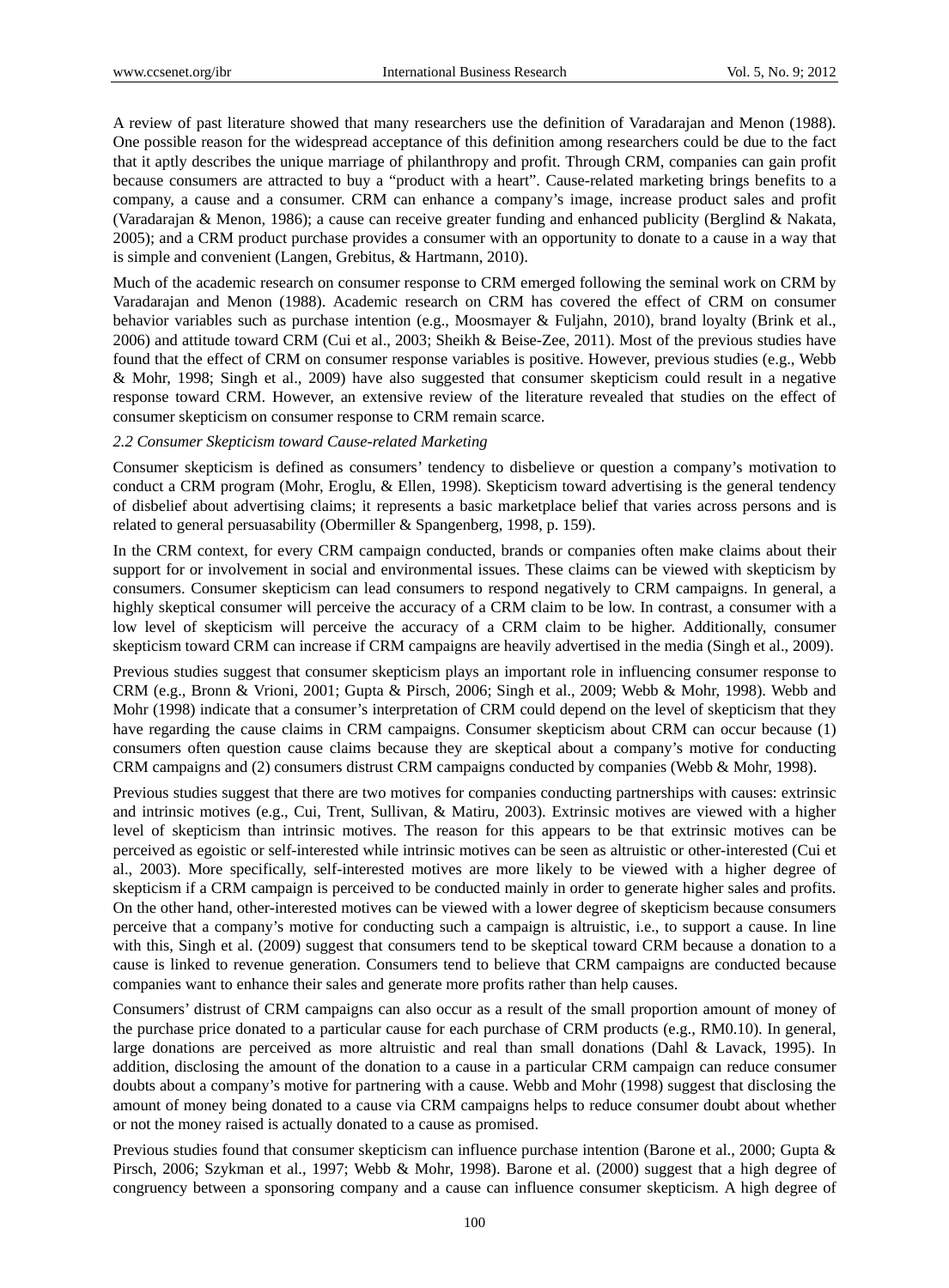congruency between a company and a cause generates a high degree of consumer skepticism. This is due to the perception that the company is exploiting rather than helping the cause (Barone et al., 2000). In contrast, Gupta and Pirsch (2006) found that consumer skepticism does not influence purchase intention. They suggest that consumers can perceive companies' motives for conducting CRM campaigns as altruistic motives and hence, they are willing to purchase CRM products.

Bronn and Vrioni (2001) surveyed Norwegian consumers and found that the level of skepticism among Norwegian consumers is rather high. This could be due to the newness of CRM in Norway at the time of the study. Some researchers have found that the level of consumer skepticism toward CRM is very much related to the level of awareness of CRM. Basically, a low level of awareness of CRM could result in high skepticism toward CRM. In the USA,where CRM has been used for more than 20 years, it is found that the level of consumer skepticism is low compared to when CRM was first introduced in the market. Past studies suggest that as consumers' knowledge about CRM increases their level of skepticism toward CRM decreases (Bronn & Vrioni, 2001; Singh et al., 2009; Webb & Mohr, 1998). Researchers suggest that skepticism is situational and not long lasting; it is suggested that skepticism decreases as knowledge increases (Bronn & Vrioni, 2001; Mohr et al., 1998). Singh et al. (2009) examined the influence of claim repetition on consumer skepticism toward CRM. They found that claim repetition can reduce the level of consumer skepticism toward CRM. The results of their study demonstrate that, by repeating CRM claims, consumer awareness of CRM can be enhanced and can lead to a reduction in skepticism and a higher intention to purchase CRM products.

#### **3. Methodology**

#### *3.1 The Study Site and Sample*

The aim of the current study was to determine the level of consumer skepticism toward CRM in Malaysia. Consumer skepticism was examined through surveys on students. Students were chosen as the target group for this study for a number of reasons. First, students are an emerging potential market with powerful aggregate spending and can be considered as young enough to start establishing values and buying principles that may last a lifetime (Cui et al., 2003). Second, many of the products that are used in CRM campaigns conducted in Malaysia are convenience products (e.g., toothpaste, soap, detergent, cereal, coffee mix). These products are affordable and are frequently purchased by students. Third, previous studies have shown that consumers who support CRM tend to be young and educated (Barnes, 1992; Webb & Mohr, 1998). Surveys were conducted on students at three public universities in Malaysia. The three universities from which the samples were drawn are located in three different states: Terengganu, Penang and Kedah. A total of 100 questionnaires were distributed at each university. Out of the 300 questionnaires distributed, 277 questionnaires were used in the data analyses; the others (23) were excluded due to answers being incomplete or all uniform. The characteristics of the respondents are shown in Table 1.

|                         | Frequency      | $\frac{6}{6}$ |
|-------------------------|----------------|---------------|
| <b>Gender</b>           |                |               |
| Male                    | 118            | 42.6          |
| Female                  | 159            | 57.4          |
| Race                    |                |               |
| Malay                   | 188            | 67.9          |
| Chinese                 | 67             | 24.2          |
| Indian                  | 12             | 4.3           |
| Others                  | 10             | 3.6           |
| Major                   |                |               |
| <b>Business</b>         | 113            | 40.8          |
| Non-Business            | 164            | 59.2          |
| <b>Program of Study</b> |                |               |
| Bachelor's              | 250            | 90.3          |
| Master's                | 25             | 9.0           |
| PhD/DBA                 | $\overline{2}$ | 0.7           |

Table 1. Characteristics of Respondents ( $N = 277$ )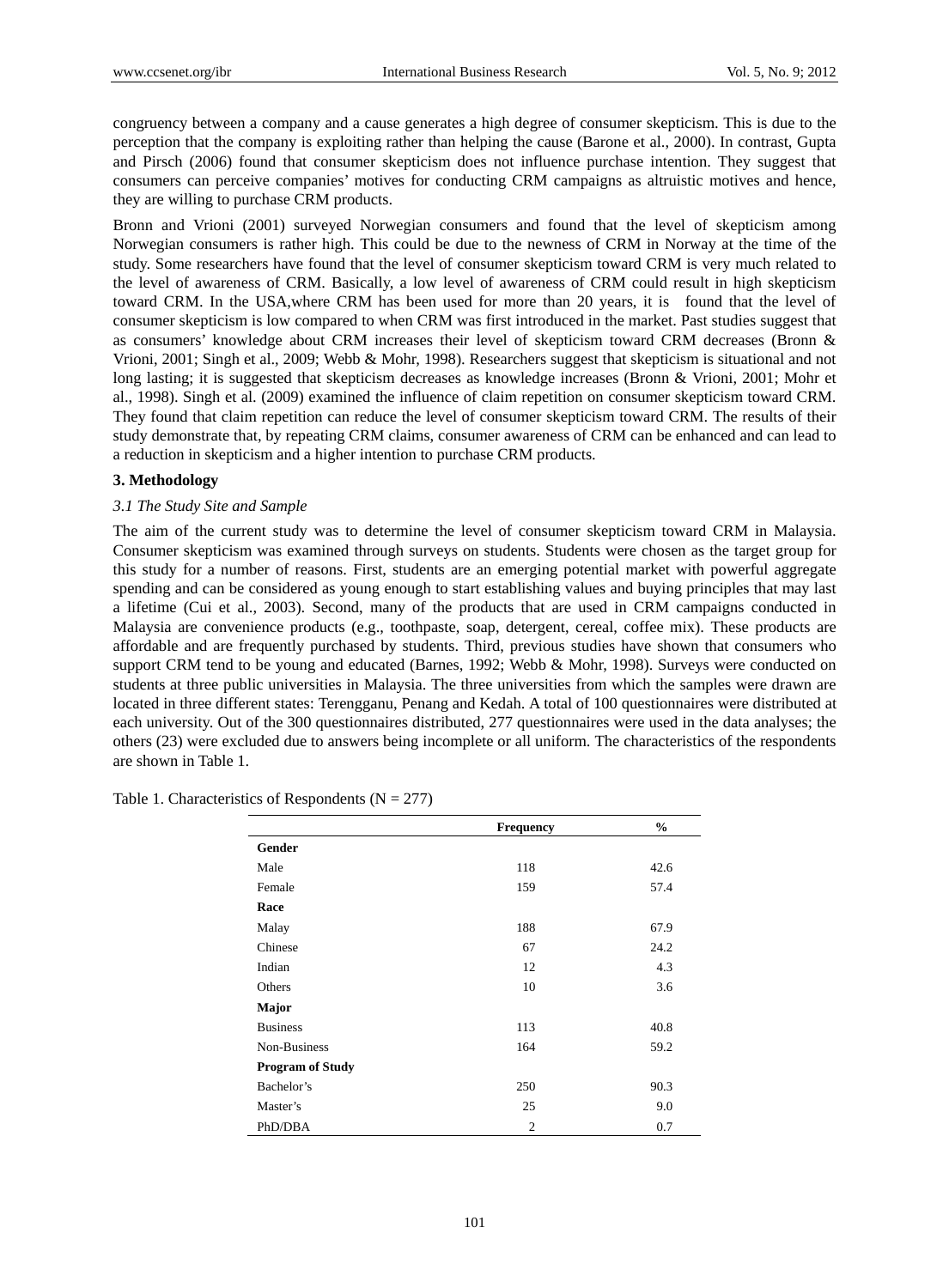# 3.1.1 Measurements of Items

The questionnaires consist of four sections: (1) a CRM advertisement – a color-print advertisement presenting a grocery store supporting a poverty cause through a CRM campaign; (2) skepticism toward CRM; (3) attitude toward CRM and CRM evaluation; and (4) demographic data. Attitude toward CRM was measured using three seven-point evaluative scales (bad/good, negative/positive and unfavorable/favorable). The construct that was used to measure attitude toward CRM was adapted from Cui et al. (2003). This three-item scale is commonly used to assess a respondent's overall attitude toward an event or an object. These three items have been used in previous studies and have been shown to be generalizable and adaptable (Cui et al., 2003; Osgood & Tannenbaum, 1955).

The questions that were used to measure consumer skepticism were adapted from Mohr et al. (1998). The items used to measure consumer skepticism consisted of four items: (1) "Most statements made by a company in advertising or package labels about supporting a cause are true"; (2) "Most statements made by a company in advertising or on package labels about supporting a cause are intended to mislead rather than to inform the consumer"; (3) "Because most of the statements made by companies which say that they support causes are not true, consumers would be better off if such statements were eliminated from advertising or package labels"; and (4) "I do not believe most statements regarding support of a cause in advertising or on package labels." These items were measured using a seven-point scale  $(1 =$  strongly disagree to  $7 =$  strongly agree).

The consumer evaluation of a CRM campaign, hereinafter CRM evaluation, was measured by using measurements adapted from Cui et al. (2003) and Ellen et al. (2000). The items that were used to measure CRM evaluation consisted of five seven-point evaluative scales (bad/good, unpleasant/pleasant, unfavorable/favorable, harmful/beneficial, foolish/wise).

# **4. Results**

Descriptive statistics of the main variables are shown in Table 2. The results showed the respondents' skepticism level toward CRM ( $M = 4.01$ ), attitude toward CRM ( $M = 5.71$ ) and CRM evaluation ( $M = 5.51$ ). So, are Malaysian consumers skeptical toward CRM campaigns? The results showed that the consumer skepticism level falls in the middle range. The results imply that the respondents, on average, are neither skeptical nor believe CRM claims. In addition, the results showed that, in general, the respondents have a favorable attitude toward CRM and evaluate CRM favorably.

| Variable       | Mean | <b>Std. Deviation</b> |
|----------------|------|-----------------------|
| Skepticism     | 4.01 | 1.04                  |
| Attitude       | 5.71 | 1.07                  |
| CRM evaluation | 5.51 | 0.98                  |

Table 2. Descriptive Statistics of Main Variables

Note: All items used a seven-point scale.

What is the impact of consumer skepticism toward CRM on attitude toward and evaluation of CRM campaigns? In order to answer this question, an independent sample t-test was carried out. Prior to conducting the independent sample t-test, its assumptions were first checked. The independent sample t-test assumed that the dependent variable was normally distributed, the groups were independent in their response to the dependent variable and variances between groups were equal. Preliminary checks confirmed that these assumptions were fulfilled. Then, the aggregate score for each variable was computed. A mean split was conducted in order to divide the respondents into two groups: low skepticism and high skepticism. Respondent scores for skepticism below the mean  $(< 4.01$ ) fall in the low skepticism group while respondent scores above the mean  $(> 4.01)$  fall in the high skepticism group. Next, the independent sample t-test was conducted on low and high consumer skepticism. The results are illustrated in Table 3, which shows the means for attitude toward CRM and CRM evaluation for both high skepticism and low skepticism respondents, along with the t-test values. The results suggest that there is a significant difference in attitude toward CRM and CRM evaluation between low skepticism and high skepticism respondents. Low skepticism respondents seemed to have a more favorable attitude toward CRM and evaluate CRM more favorably compared to respondents who have a high level of skepticism.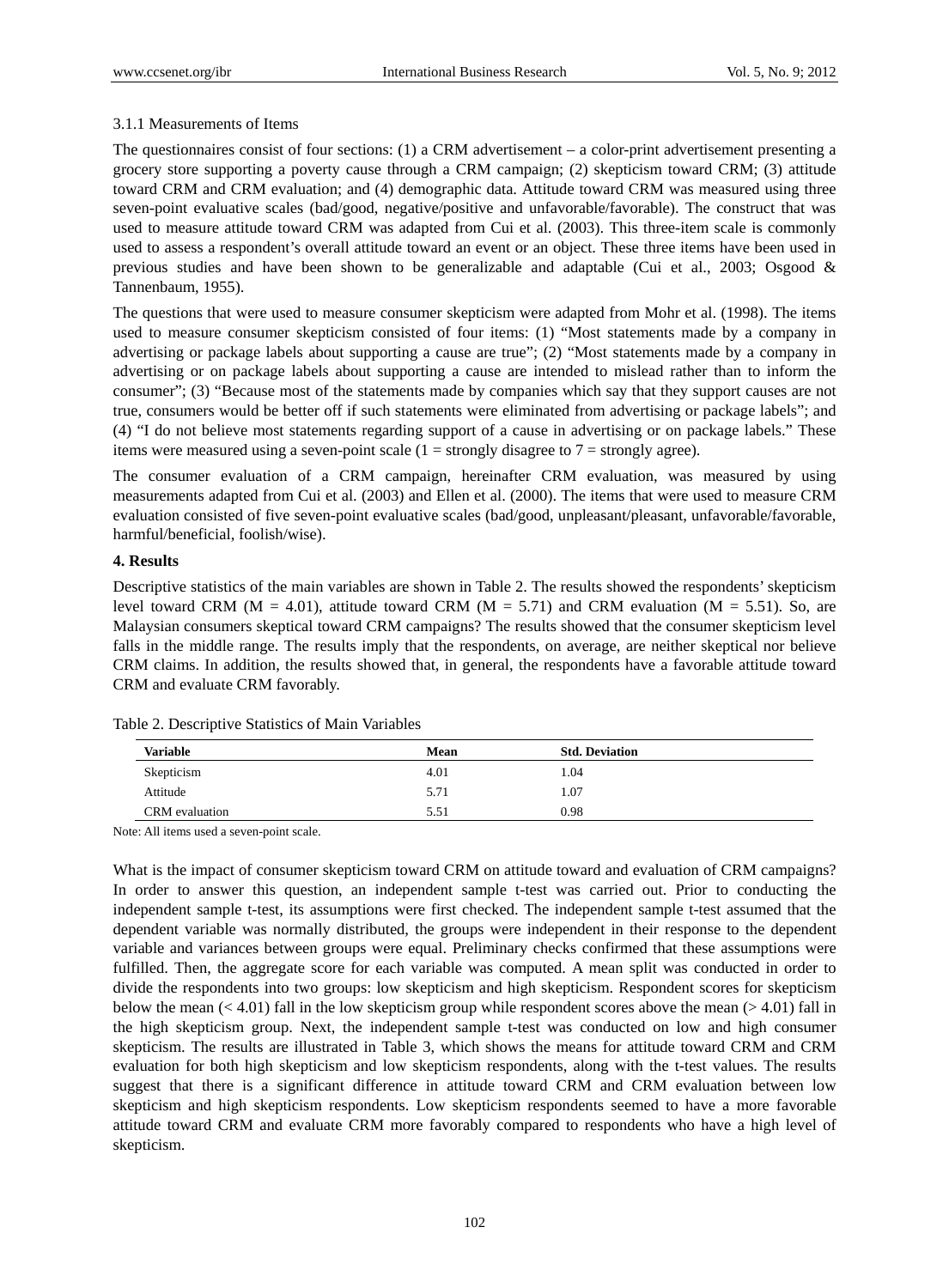| <b>Variable</b>     | Consumer Skepticism | Mean | <b>Std. Deviation</b> |       | $p(one-tailed)$ |
|---------------------|---------------------|------|-----------------------|-------|-----------------|
| Attitude toward CRM | Low skepticism      | 5.93 | 0.92                  | 3.142 | 0.001           |
|                     | High skepticism     | 5.53 | 1.16                  |       |                 |
| CRM evaluation      | Low skepticism      | 5.76 | 0.79                  | 3.996 | 0.000           |
|                     | High skepticism     | 5.32 | 1.02                  |       |                 |

Table 3. Independent Sample T-test of Consumer Skepticism

#### **5. Discussion**

In today's market, CRM can be used as a strategic tool to gain competitive advantage. In many parts of the world, CRM has become an important marketing tool for both companies and causes through which they can realize their objectives. However, the results of our study demonstrated that consumer skepticism toward CRM can be a major limiting factor in achieving a favorable response from consumers toward CRM. Basically, this study has two main findings. First, although CRM can be considered as still new in Malaysia compared to Western countries such as the USA and the UK, the results show that consumer skepticism is in the middle range. Second, the impact of consumer skepticism on attitude toward CRM and CRM evaluation is significant.

One possible reason why the results showed that consumers' skepticism is average could be due the fact that the majority of the respondents in this study are Malays. Malay culture highly values giving (Josie & Ibrahim, 2002). In Malaysia, Malays are known for their generosity toward those in need (Josie & Ibrahim, 2002). In addition, our results showed that consumers with a high level of skepticism tend to respond negatively toward CRM campaigns. In contrast, consumers with a low level of skepticism showed a favorable response toward CRM. More specifically, the latter showed a more positive attitude toward and evaluation of CRM. Our results support previous studies that propose that consumer skepticism influences consumer response to CRM (Bronn & Vrioni, 2001; Webb & Mohr, 1998). The results also show support toward PKM (Friestad & Wright, 1995). The results provide empirical evidence that consumers' level of skepticism does influence their interpretation of cause claims in CRM advertisements. This study provides support for using PKM to examine the influence of skepticism on consumer response toward CRM in the Malaysian context.

Since consumer skepticism toward CRM significantly affects consumer response toward CRM, it is important for companies to have a good understanding of the level of consumer skepticism toward their CRM campaigns before implementing CRM campaigns. It is a fundamental prerequisite that a company have sufficient knowledge and understanding about the level of consumer skepticism toward CRM in general and toward a specific type of CRM campaign prior to implementing and designing a CRM campaign. Without this, CRM campaigns are unlikely to receive a favorable response from consumers and eventually are unlikely to succeed. This understanding of the level of consumer skepticism toward CRM as well the impact of skepticism on consumer response variables (e.g., attitude toward CRM, CRM evaluation, purchase intention) is crucial especially in countries where the CRM campaign is still a new concept, such as in Malaysia and other developing countries.

Research suggests that knowledge has a negative effect on a person's skepticism level (Szykman et al., 1997). This would imply that one of the initial steps that needs to be undertaken by marketers prior to conducting a CRM campaign is to communicate well to consumers details about the particular CRM campaign that is to be conducted and who or what causes benefits from the initiative. Based on Szykman et al. (1997), it is suggested that by increasing consumers' knowledge and awareness of CRM campaigns through communicating the CRM initiatives by using suitable media channels for the target market, the level of consumer skepticism among those targeted can be reduced. In addition, this will result in a more a favorable response toward CRM campaigns among the target market.

## **6. Conclusions**

This study makes several theoretical and managerial contributions. This study contributes to the literature on CRM by providing empirical evidence about the level of consumer skepticism in Malaysia and the impact of consumer skepticism on consumer behavior such as attitude toward and evaluation of CRM campaigns. The results extend those of the study conducted by Singh et al. (2009) in that this study examined the impact of consumer skepticism on attitude toward CRM and CRM evaluation.

From a managerial perspective, by understanding the level of consumer skepticism toward CRM in a certain market, companies can develop strategies to reduce skepticism toward CRM among consumers. This is particularly important as this study provides empirical evidence that consumer skepticism toward CRM can be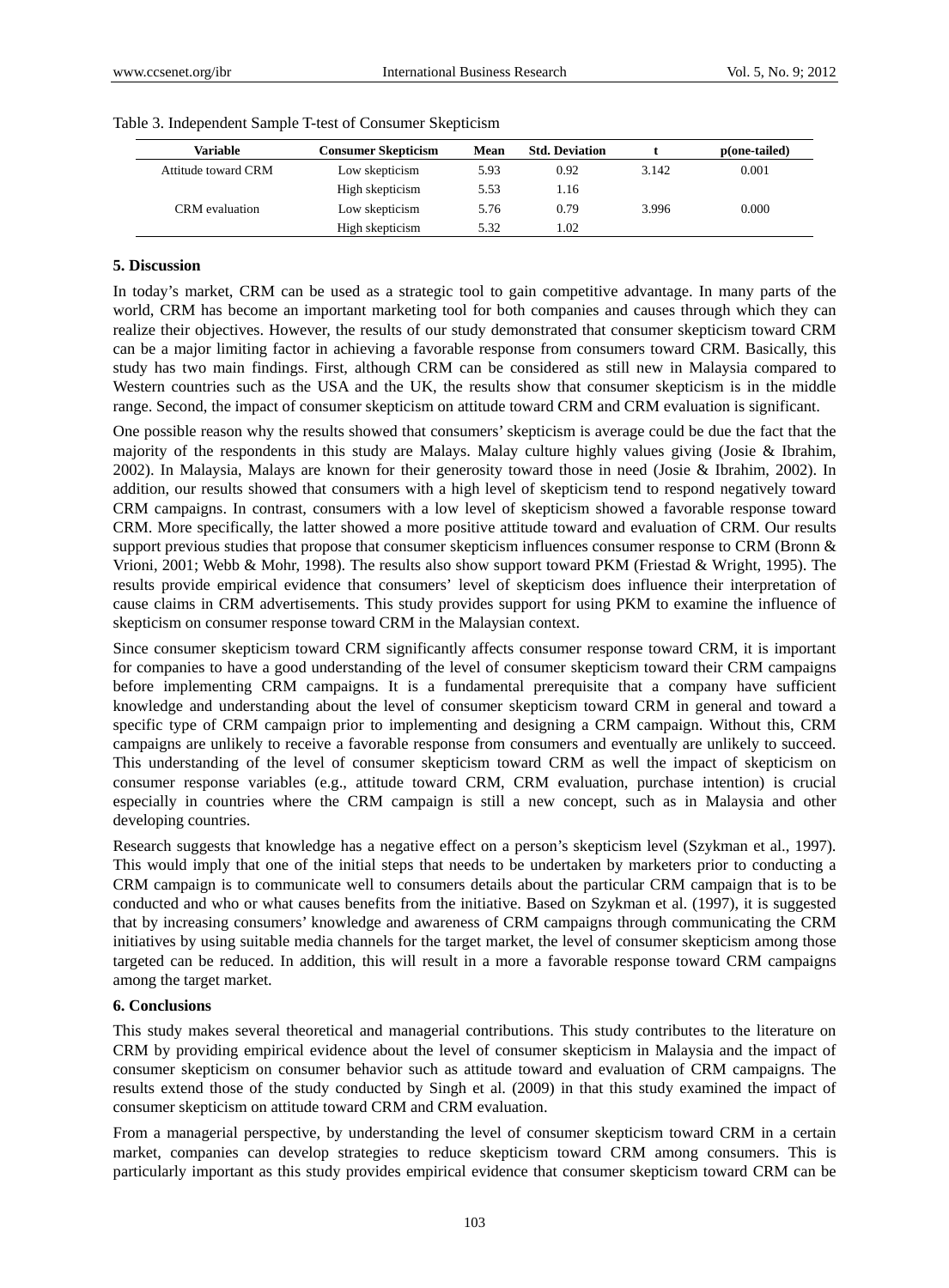a key challenge and barrier to the success of CRM. Consumer skepticism toward CRM influences attitude toward as well evaluation of a particular CRM campaign. Companies need to communicate to consumers the details of their CRM campaigns, for instance, by providing clear information about how much has been raised by their previous campaigns and how they have helped their partner causes. This could help to reduce consumer skepticism toward CRM campaigns conducted by companies. However, companies should be cautioned not to communicate excessively because it could lead to the perception that their CRM campaigns are cause-exploitative rather than cause-beneficial.

Several limitations of this study need to be acknowledged; however, these limitations pose interesting questions for future research agenda. First, the major limitation of this study was the use of students as the sample. Future research could use a consumer sample instead of a student sample. Second, this research examined the level of consumer skepticism, but future research could examine the level of consumer awareness and the effect of that awareness on consumer skepticism and CRM evaluation. Third, further research could also attempt to identify the conditions that lead to reduce consumer skepticism and enhance response to CRM campaigns.

#### **Acknowledgements**

We are grateful to Universiti Malaysia Terengganu for sponsoring this research.

#### **References**

Adkins, S. (2000). *Cause-related marketing: Who cares wins.* Oxford: Elsevier Butterworth-Heinemann.

- Barone, M. J., Miyazaki, A. D., & Taylor, K. A. (2000). The influence of cause-related marketing on consumer choice: Does one good turn deserve another?. *Journal of the Academy of Marketing Science, 28*(spring), 248-262.
- Barone, M. J., Norman, A. T., & Miyazaki, A. D. (2007). Consumer response to retailer use of cause-related marketing: Is more fit better?. *Journal of Retailing, 83*(4), 437-445. http://dx.doi.org/10.1016/j.jretai.2007.03.006
- Berglind, M., & Nakata, C. (2005). Cause-related marketing: More buck than bang?. *Business Horizons, 48*, 443-453. http://dx.doi.org/10.1016/j.bushor.2005.04.008
- Bronn, P. S., & Vrioni, A. B. (2001). Corporate social responsibility and cause-related marketing: An overview. *International Journal of Advertising, 20*, 207-222.
- Cui, Y., Trent, E. S., Sullivan, P. M., & Matiru, G. N. (2003). Cause-related marketing: How generation Y responds. *International Journal of Retail & Distribution Management*, *31*(6), 310-320. http://dx.doi.org/10.1108/09590550310476012
- Dahl, D. W., & Lavack, A. M. (1995). Cause-related marketing: Impact of size of cause-related promotion on consumer perceptions and participation. *American Marketing Association Educator's Winter Conference*, pp. 476-481.
- Ellen, P. S., Mohr, L. A., & Webb, D. J. (2000). Charitable programs and the retailer: Do they mix?. *Journal of Retailing*, *76*(3), 393-406. http://dx.doi.org/10.1016/S0022-4359(00)00032-4
- Forehand, M. R., & Grier, S. (2003). When is honesty the best policy? The effect of stated company intent on consumer skepticism. *Journal of Consumer Psychology*, 349-356.
- Gupta, S., & Pirsch, J. (2006). The company-cause-customer fit decision in cause-related marketing. *Journal of Consumer Marketing*, *23*(6), 314-326. http://dx.doi.org/10.1108/07363760610701850
- IEG. (2009, July 27). *IEG Sponsorship Report*. Retrieved February 03, 2011 from http://www.sponsorship.com.
- Josie, M. F., & Ibrahim, A. R. (2002). *A Giving Society*? *The State of Philanthropy in Malaysia*. Penang: Universiti Sains Malaysia.
- Langen, N., Grebitus, C., & Hartmann, M. (2010). Is there need for more transparancy and efficiency in cause-related marketing?. *International Journal on Food System Dynamics*, 366-381.
- Liu, G., & Ko, W. W. (2011). An analysis of cause-related marketing implementation strategies through social alliance: Partnership conditions and strategic objectives. *Journal of Business Ethics, 100,* 253-281. http://dx.doi.org/10.1007/s10551-010-0679-7
- Mohr, L. A., Eroglu, D., & Ellen, S. P. (1998). The development and testing of a measure of skepticism toward environment claims in marketers' communications. *The Journal of Consumer Affairs*, *32*(1), 30-55. http://dx.doi.org/10.1111/j.1745-6606.1998.tb00399.x